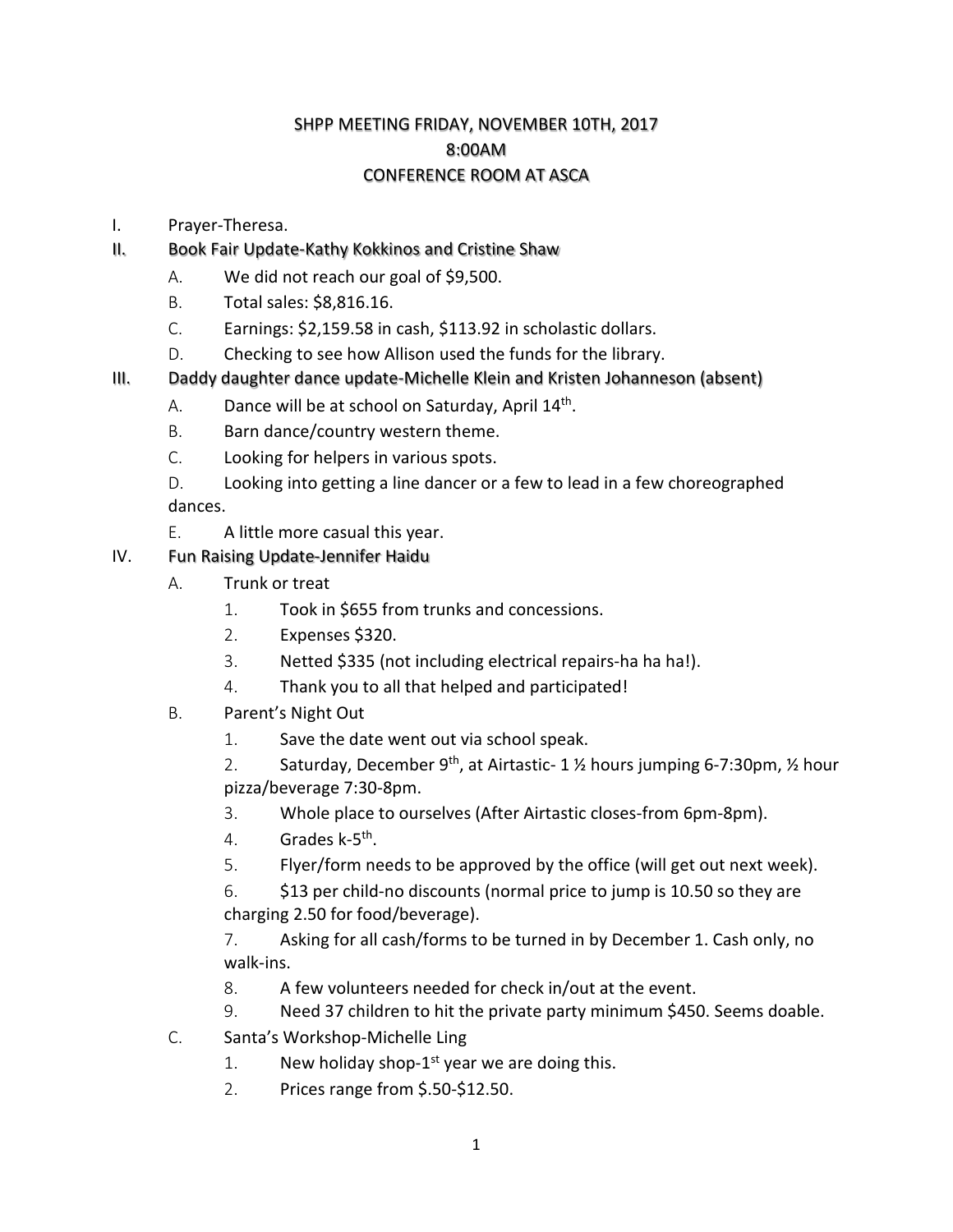3. Items delivered December  $11^{th}$ , store open  $12^{th}$ - $14^{th}$ , pick up on the  $15^{th}$ , online shopping open until the 17<sup>th</sup>.

- 4. Reorder if we run out of things (discount section cannot be replenished).
- 5. Half hour time slot for children to visit in McSherry Hall-similar to book fair.

6. Question-did we do this years ago? Tracy said the parents and kids made the items to sell.

7. Comment-other schools do craft fairs.

### V. Hospitality Update-Bridget Roe and Cristina Ghapson (absent)

## A. Parent teacher conferences.

- 1. Provided dinner from Sharko's (they donated chicken, we purchased: 2 soups, 3 meats, 5 sides, chocolate cake, pies, sodas.
- 2. Purchased to-go containers based on teacher feedback-they liked these.
- 3. Budget successfully managed.
- B. Christmas lunch at Meson Sabika
	- 1. Teachers and all staff-debating on who else to invite.
	- 2. Open to all committee heads-Mili invited all committee heads last year.
	- 3.  $3:45-4:45$  on Wednesday, December  $13<sup>th</sup>$ .
	- 4. In need of volunteer coverage for the office so all staff can attend.
	- 5. Same prices as last year even though costs went up.
- C. Hi Tea
	- 1. Date not set-Wednesday? March  $7<sup>th</sup>$ ? February 14<sup>th</sup>? February  $7<sup>th</sup>$ ?
	- 2. Need help for the event.

# VI. Art awareness update-Theresa

A. Kindness rocks box-going to add a phase to each of the boxes to allow rocks to be displayed better.

B. Going to move the only one you rocks to ground level around a tree-maybe by statue?

C. Still need a  $2^{nd}$  grade helper to lead in the classroom-think we found leaders-Lindsay, Lauren, Cristine.

### VII. Room parent coordinator -Margaret

- A. Party review-any issues?
	- 1. Halloween-communication went well.

2. All volunteers showed up except for 3-4-last minute coverage and moved parents around.

3. Working on Christmas planning-December 21<sup>st</sup>.

VIII. Grandparents day-Tracy Coleman